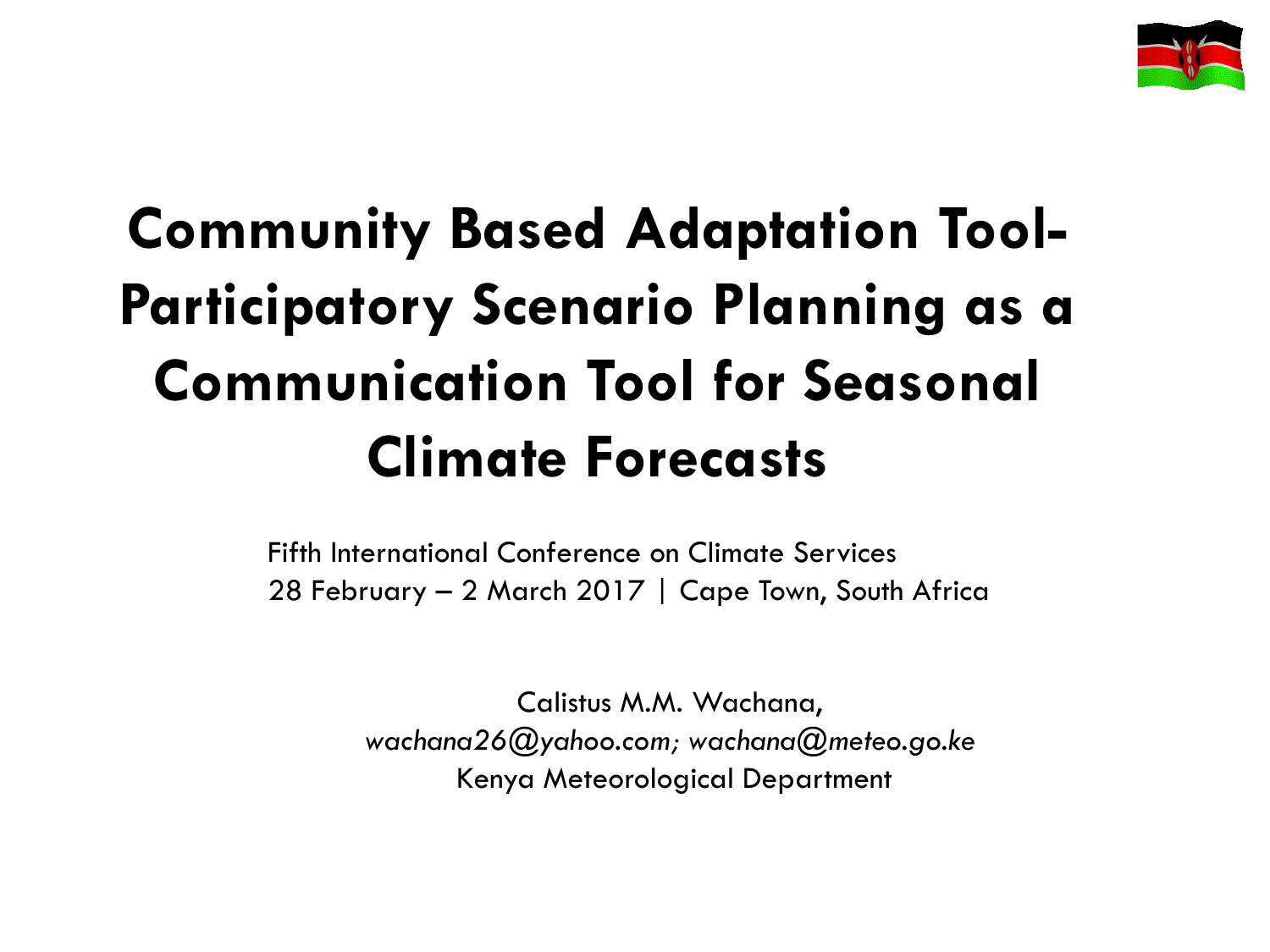# **Presentation Outline**

- Introduction
- CBA Participatory Scenario Planning steps
- Need for CBA Participatory Scenario planning
- Achievements
- Challenges
- Recommendations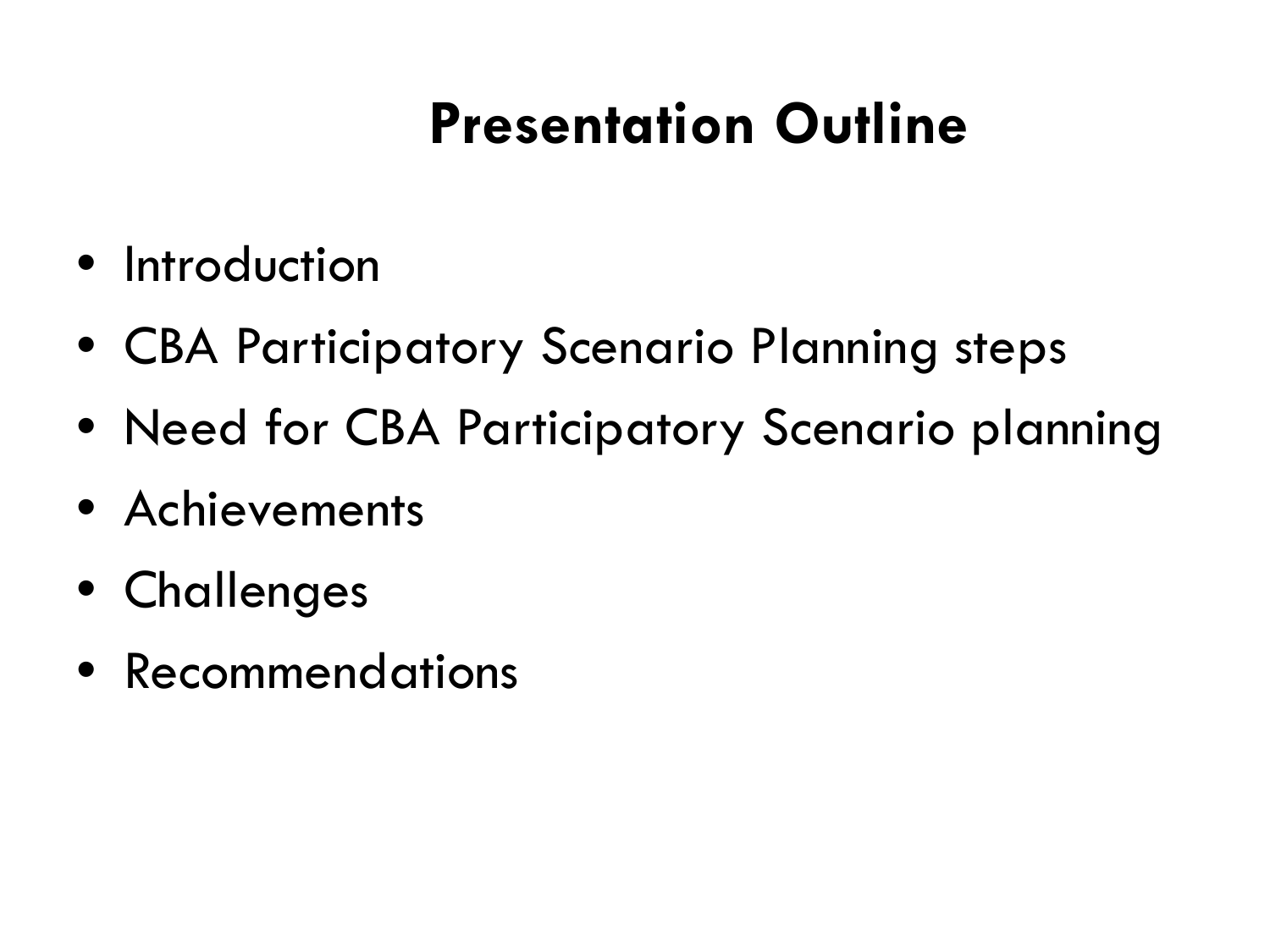#### **1. Introduction**

#### GHACOF MAM 2017 FORECAST USERS









NATIONAL FORECAST MAM 2017 TRANS NZOIA COUNTY MAM 2017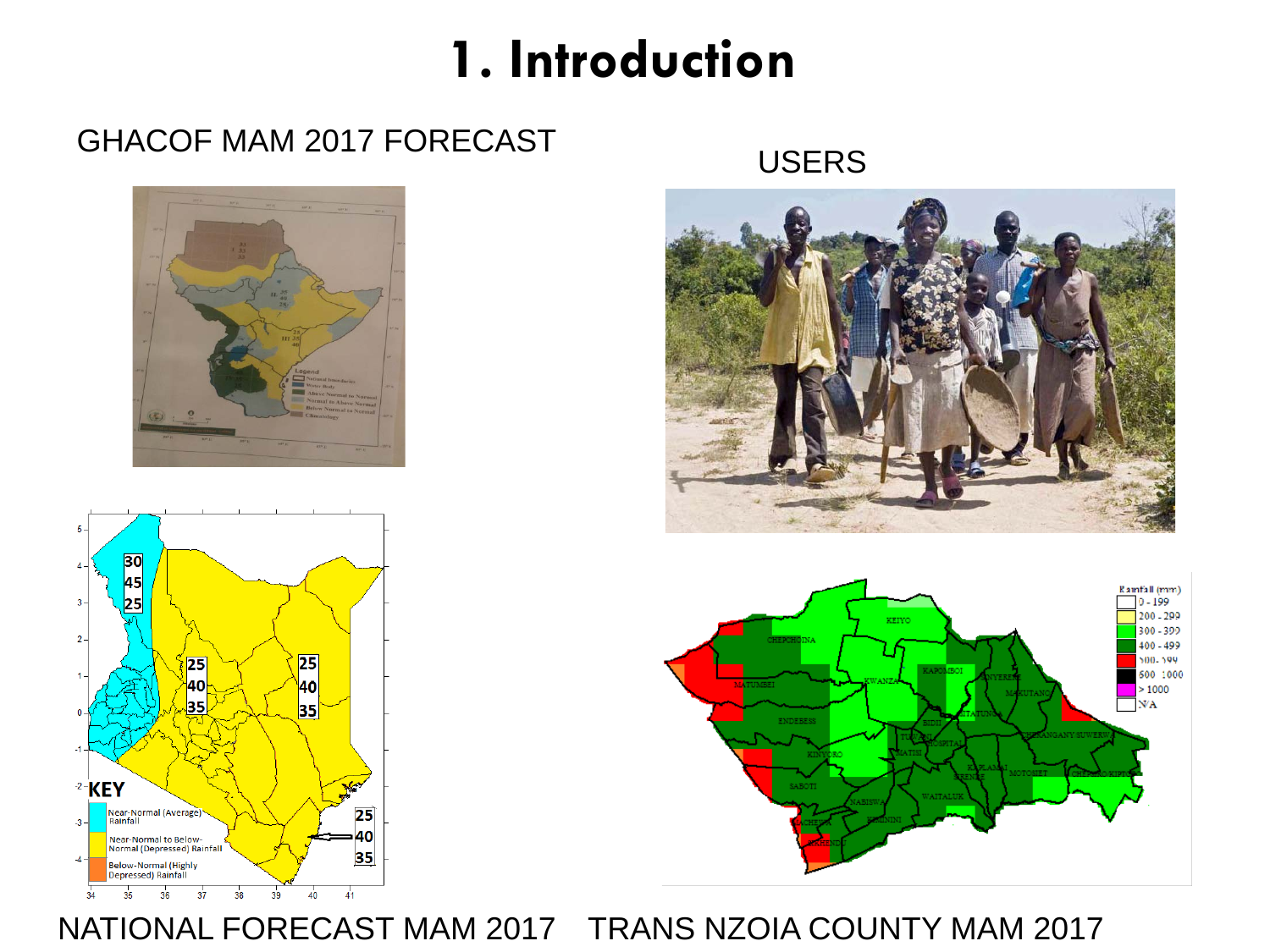## **1. Introduction**



#### **CBA approaches are:**

- **Inclusive and participatory** in order to facilitate meaningful involvement of all **community groups**, particularly the most vulnerable, alongside **other stakeholders** in the planning and decisions making process
- **Participatory Scenario Planning (PSP) is multistakeholder forums that brings together:** Meteorological services, Local forecasting experts, Community members, Officers from key government ministries, Researchers , Media and local NGOs to **share their weather and climate knowledge and translate it into actionable and locally relevant information for adapting to the impacts of climate change and variability**
- **PSP steps: Pre- PSP, PSP Workshop, MEL**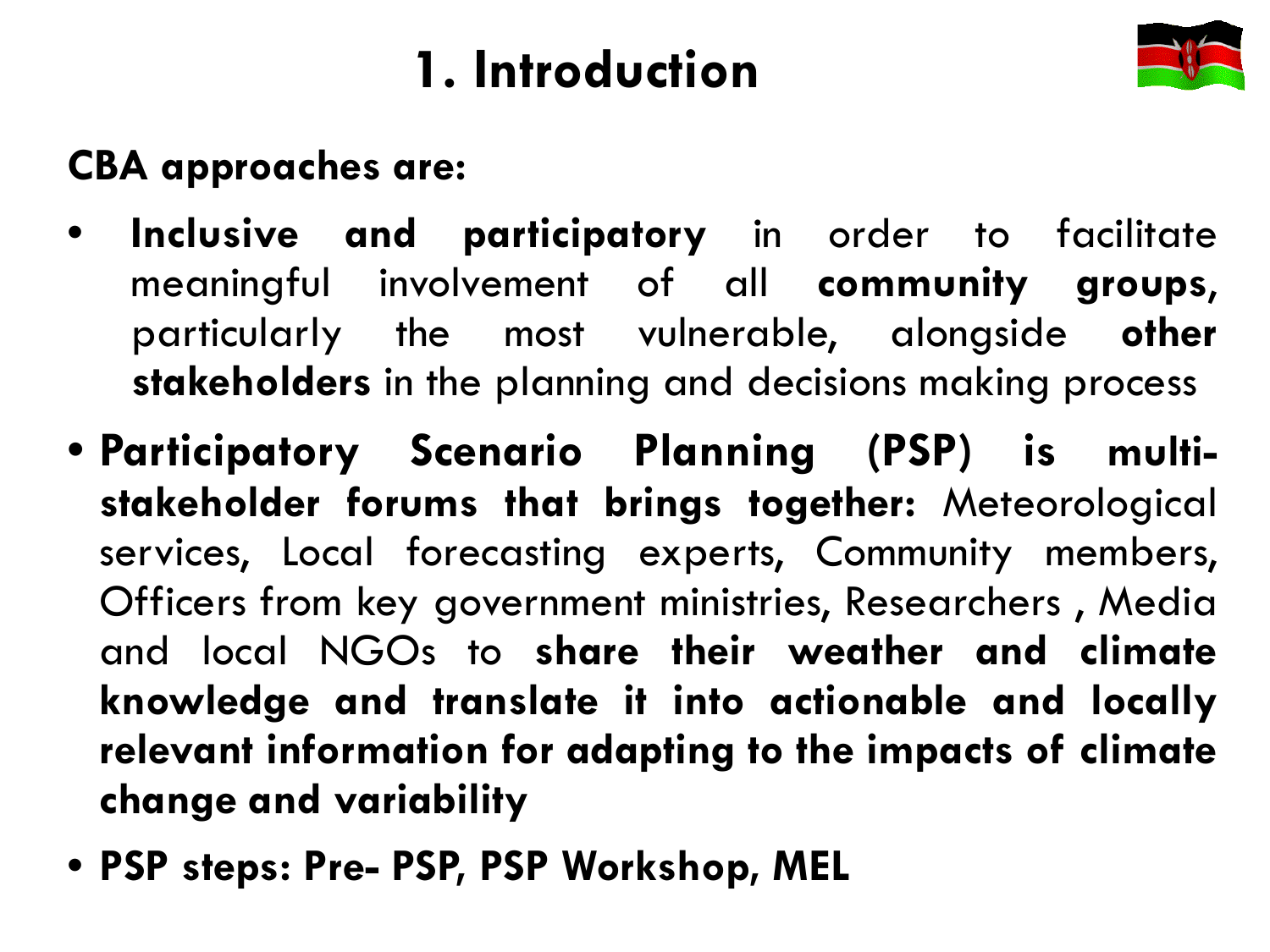

### 2. CBA Participatory Scenario Planning steps

- Pre-PSP Workshop: meeting of steering technical committee, community survey and planning meetings
- PSP Workshop
- Post PSP Workshop: Communicating forecasts and advisories (Western WISER Project), MEL

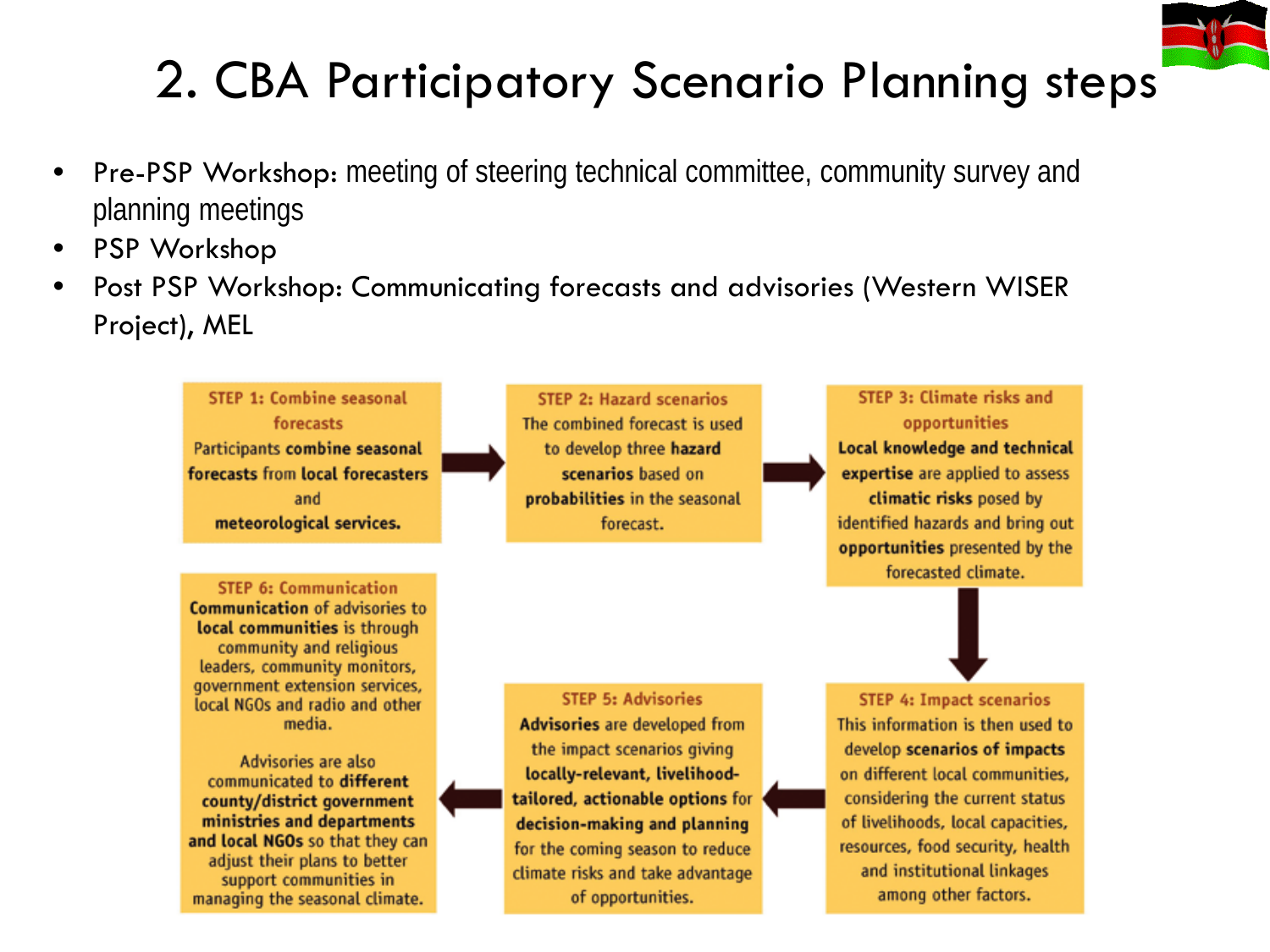

#### **PSP ROAD MAP**



PSP Road Map (Wachana, 2015)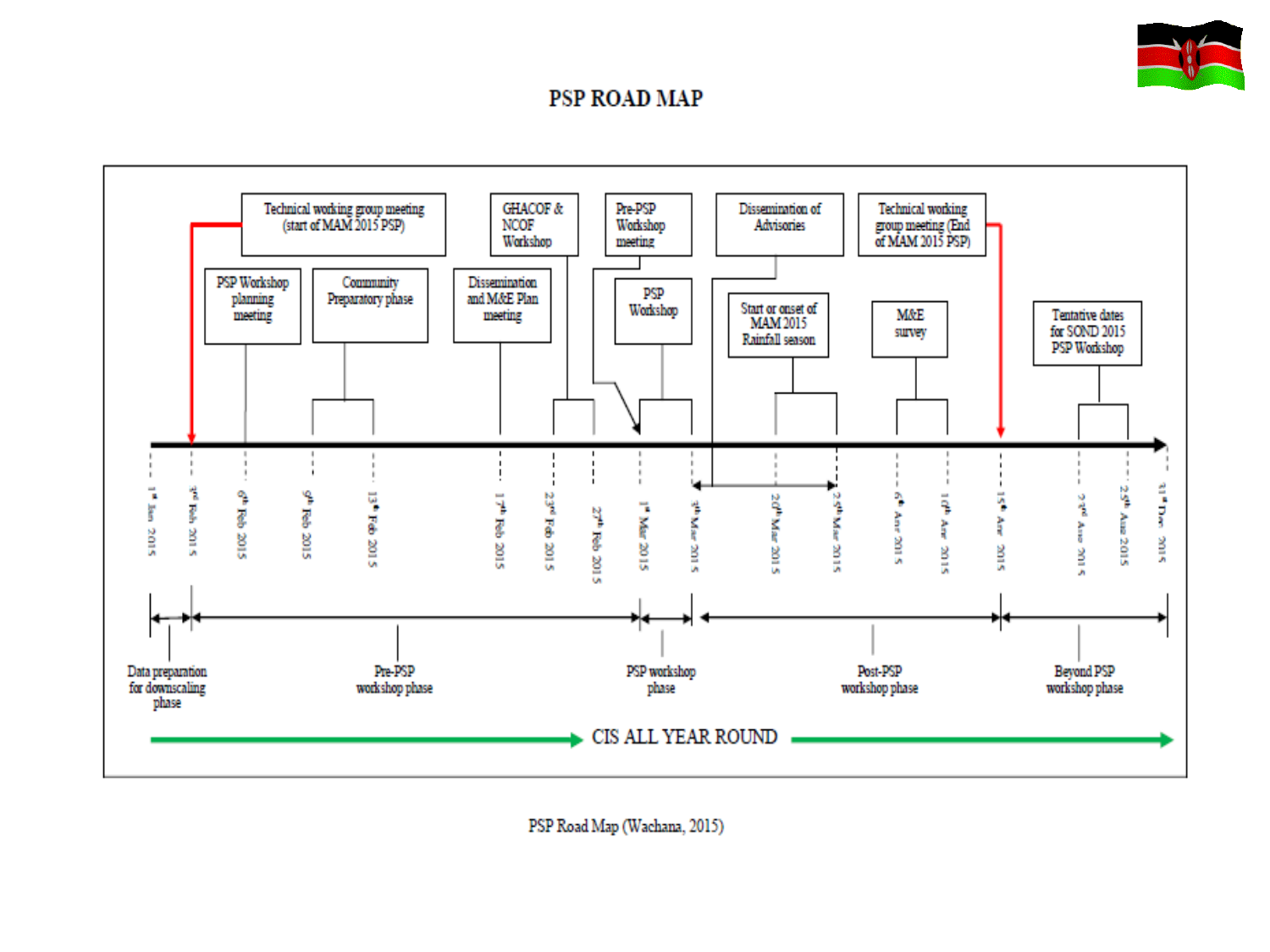

## **3. Need for CBA Participatory Scenario planning**

- Promotes access to climate information
- Promotes Interpretation of climate information
- ability to apply climate information for livelihood resilience and DRR
- Changes negative perception and unfriendly culture towards climate information services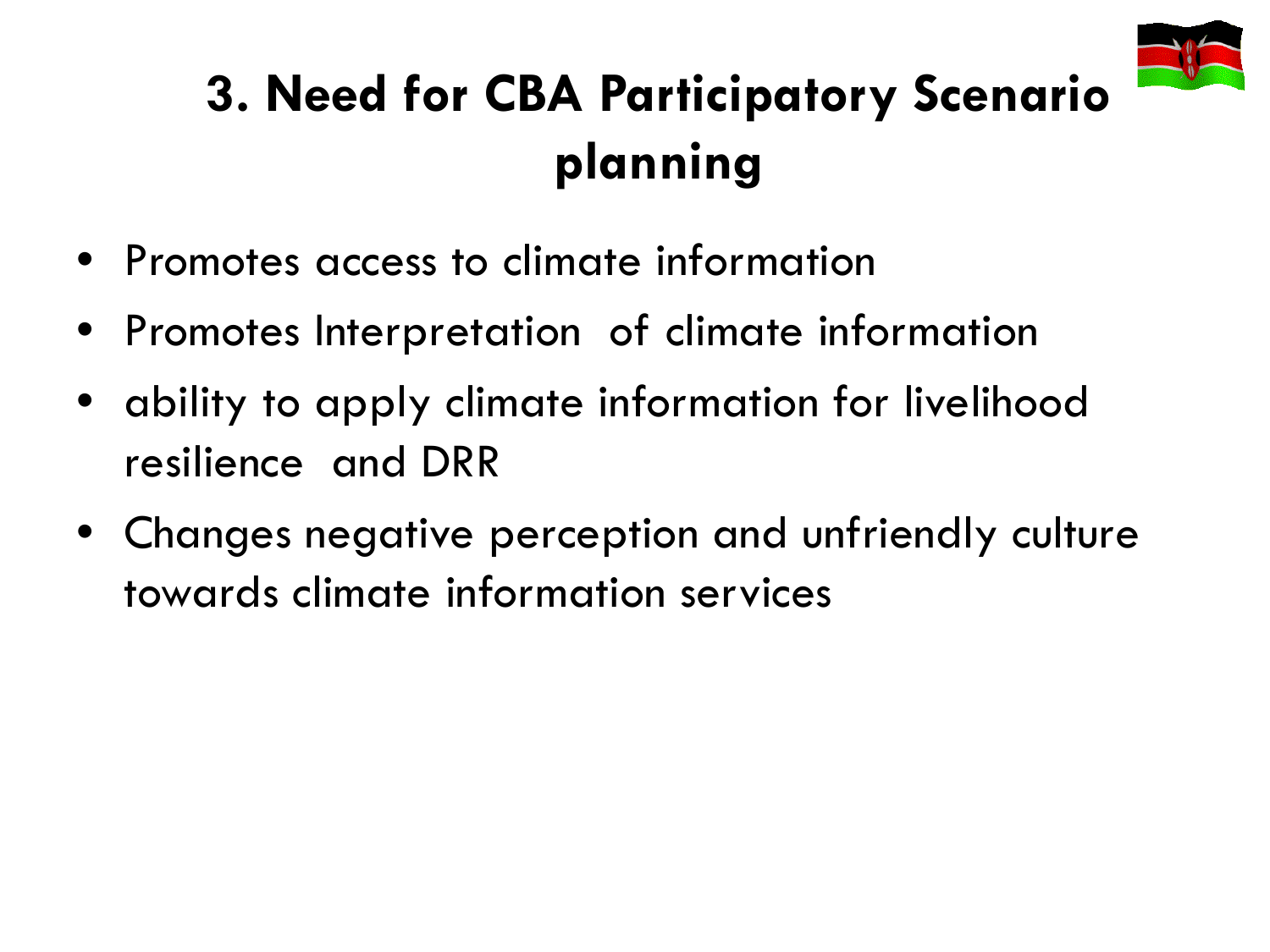### **4.Achievements**



- Increased access and use climate information in Kenya;
- county Governments are using climate in planning and also supporting KMD in procurement of weather observation instruments
- Management of Maize Lethal Necrosis disease in Trans Nzoia county
- The choice of crops and seeds are being determined by climate information;
- created climate communication platform which combines local knowledge from communities and climate service provider (co-production); and
- increased linkages between various stakeholders to support community plans s through improved relations.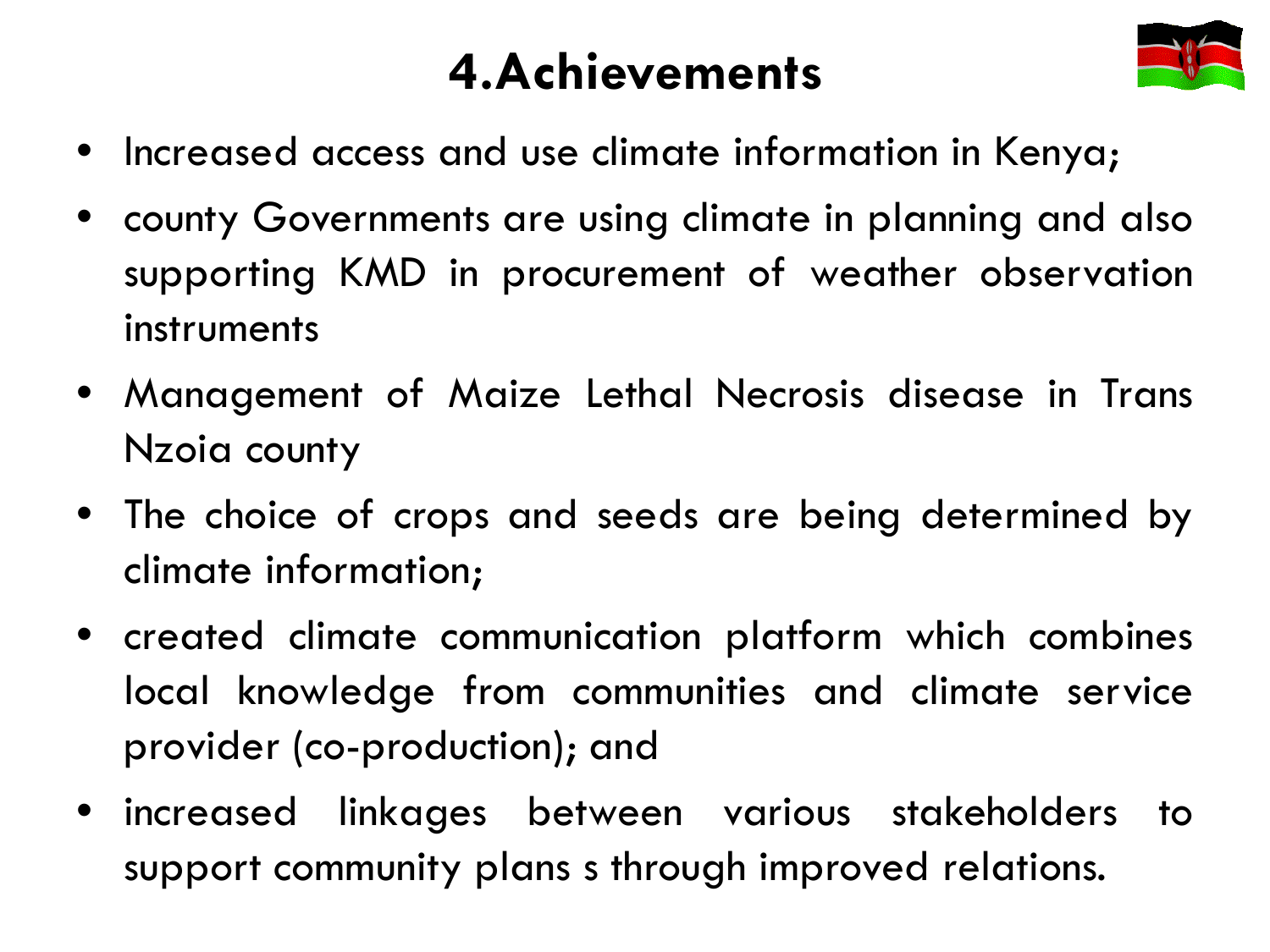

# **5. Challenges**

- Coordination and collaboration framework
- Regular budget to support the approach
- Human resource to run Climate Information service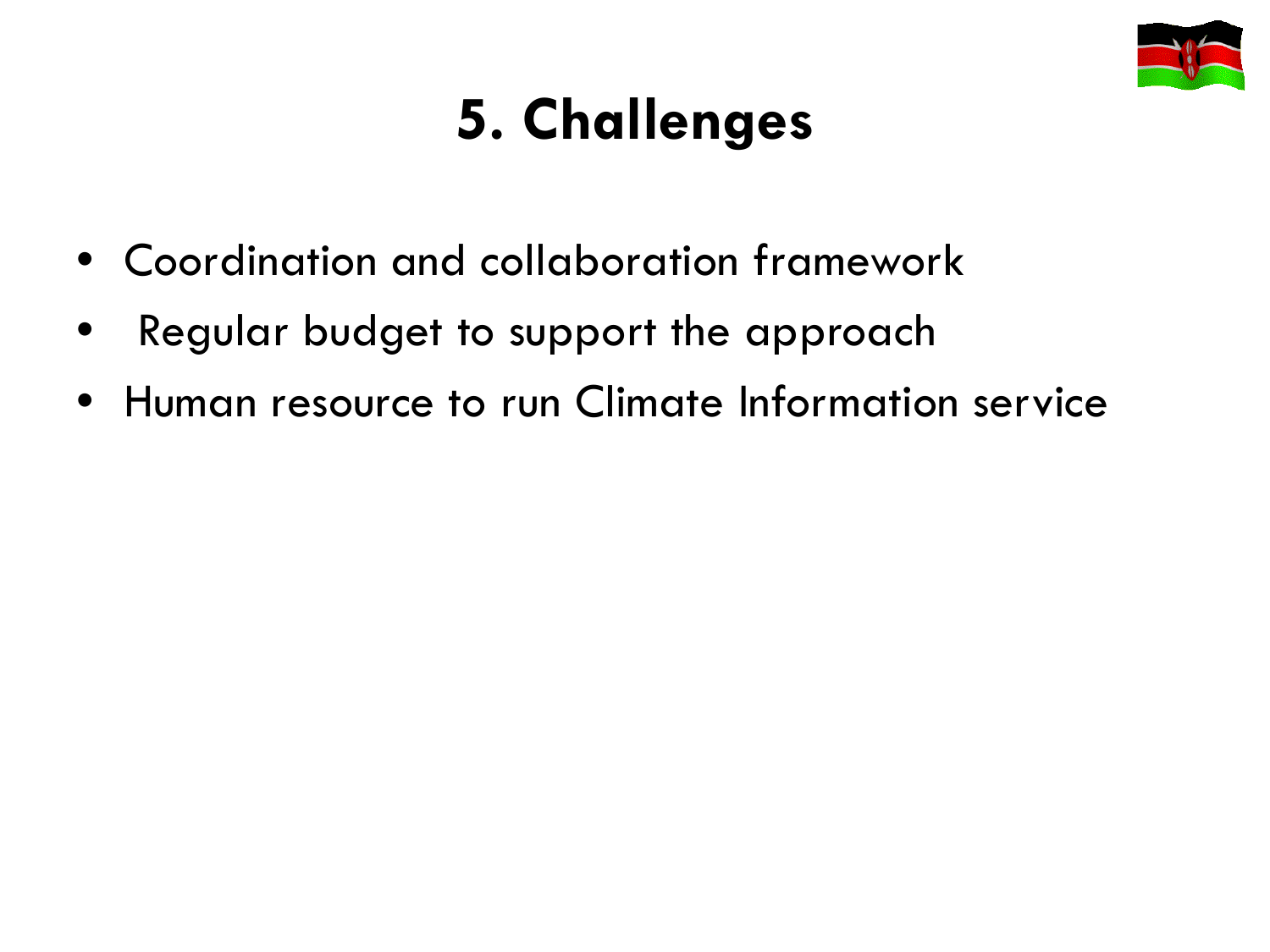

# **5. Recommendations**

- Institutionalized coordination framework that brings all stakeholders to play their rightful roles;
- Sound budget lines to support the approach;
- Dispensation of downscaled seasonal climate forecasts along with monthly and weekly daily forecasts with appended livelihoods and sector specific advisories; and
- use of Short Message Service communication system and trained secondary intermediaries of climate information to increase the uptake ( Western WISER Project)